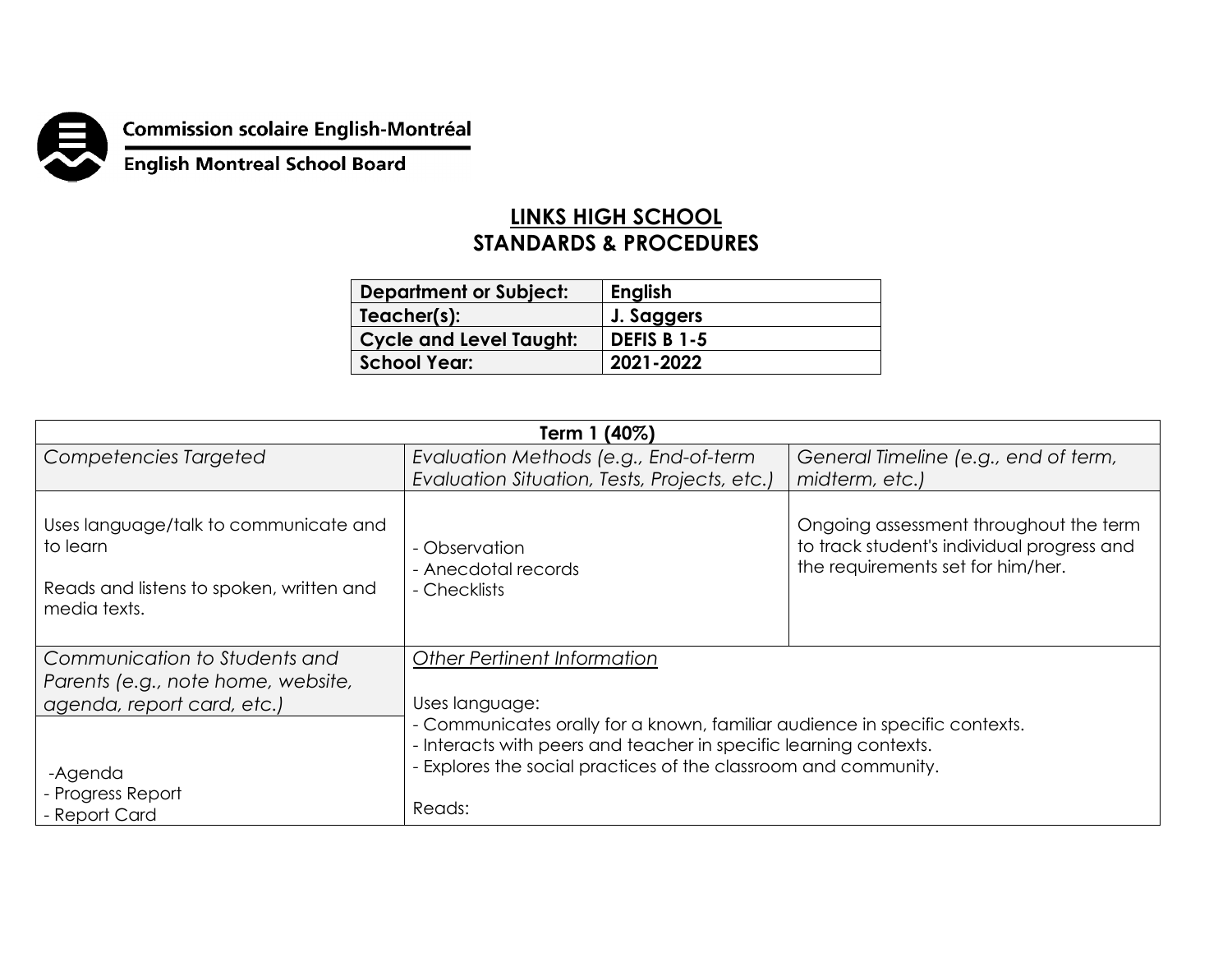| I - Parent-teacher night<br>- Individual Education Plan | - Integrates reading profile, stance and strategies to make sense of a text in a specific<br>context. |  |
|---------------------------------------------------------|-------------------------------------------------------------------------------------------------------|--|
|                                                         |                                                                                                       |  |
|                                                         |                                                                                                       |  |
|                                                         |                                                                                                       |  |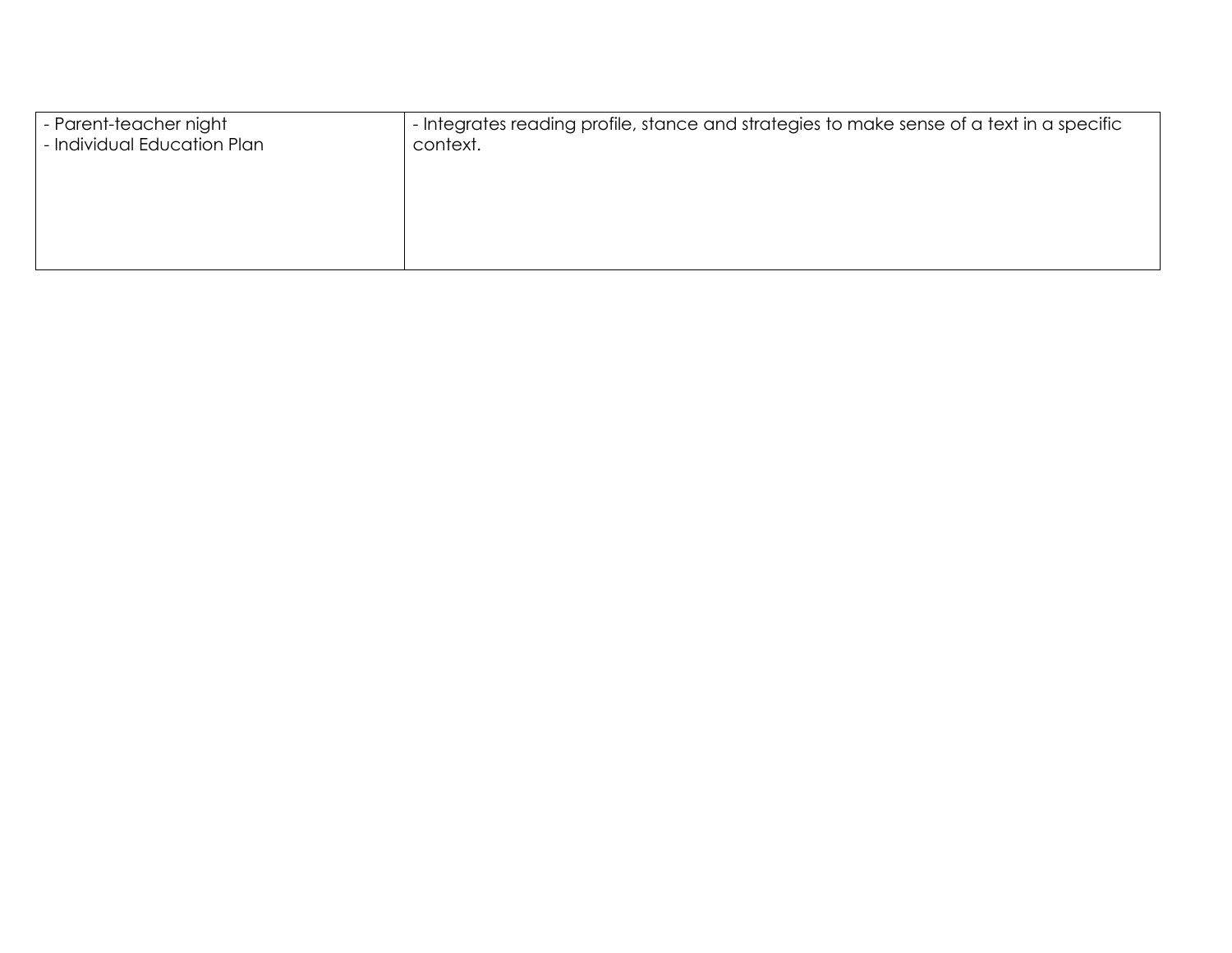| Term 2 (60%)                                                                                                  |                                                                                                                 |                                                                                                                                                                                                                                                                                                                                                                                                                             |
|---------------------------------------------------------------------------------------------------------------|-----------------------------------------------------------------------------------------------------------------|-----------------------------------------------------------------------------------------------------------------------------------------------------------------------------------------------------------------------------------------------------------------------------------------------------------------------------------------------------------------------------------------------------------------------------|
| Competencies Targeted                                                                                         | Evaluation Methods (e.g., End-of-term<br>Evaluation Situation, Tests, Projects,<br>etc.                         | General Timeline (e.g., end of term,<br>midterm, etc.)                                                                                                                                                                                                                                                                                                                                                                      |
| Uses language/talk to communicate and<br>to learn<br>Reads and listens to spoken, written and<br>media texts. | - Observation<br>- Anecdotal records<br>- Checklists                                                            | Ongoing assessment throughout the term<br>to track student's individual progress and<br>the requirements set for him/her.                                                                                                                                                                                                                                                                                                   |
| Communication to Students and<br>Parents (e.g., note home, website,<br>agenda, report card, etc.)             | End of Year Evaluation (e.g.,<br>evaluation situation, local exam,<br>complementary exam, uniform exam,<br>etc. | Other Pertinent Information                                                                                                                                                                                                                                                                                                                                                                                                 |
| -Agenda<br>- Report Card<br>- Parent-teacher night<br>- Individual Education Plan                             | Students will be evaluated on writing they<br>have produced throughout term 2.                                  | Uses language:<br>- Communicates orally for a known,<br>familiar audience in specific contexts.<br>- Interacts with peers and teacher in<br>specific learning contexts.<br>- Explores the social practices of the<br>classroom and community.<br>Produces texts:<br>- Uses technology to produce texts.<br>- Creates step-by-step directions in order to<br>communicate for specific purposes with a<br>specified audience. |